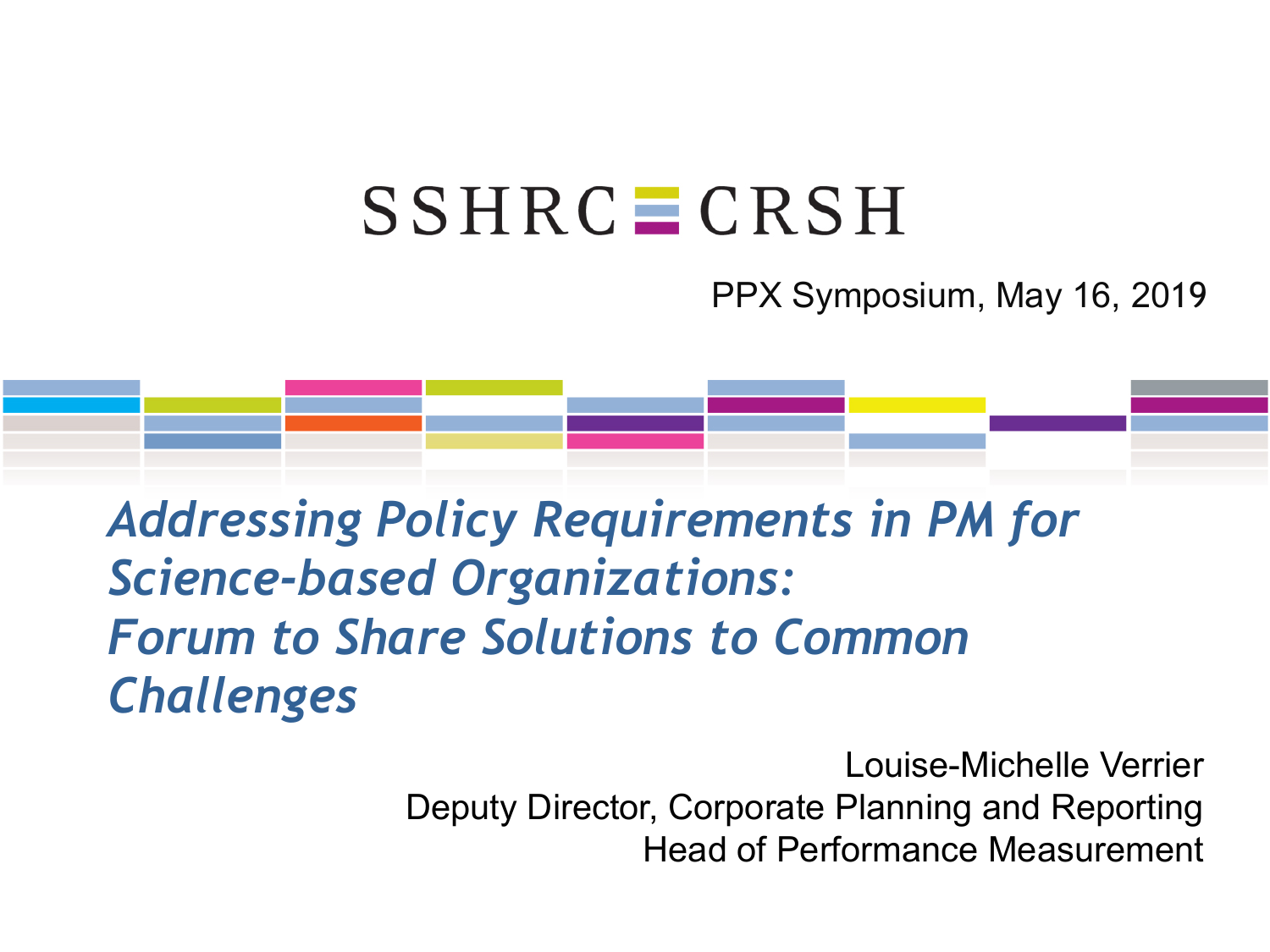## SSHRC & Policy on Results

| <b>Core Responsibility 1</b>                                                            | Responsabilité essentielle 1                                     |
|-----------------------------------------------------------------------------------------|------------------------------------------------------------------|
| <b>Funding Social Sciences and</b><br><b>Humanities Research and</b><br><b>Training</b> | Financement de la recherche et<br>formation en sciences humaines |

- 4 Programs in Program Inventory under CR1
	- Insight Research
	- Research Training and Talent Development
	- Research Partnerships
	- New Frontiers in Research Fund (created 2018-19)

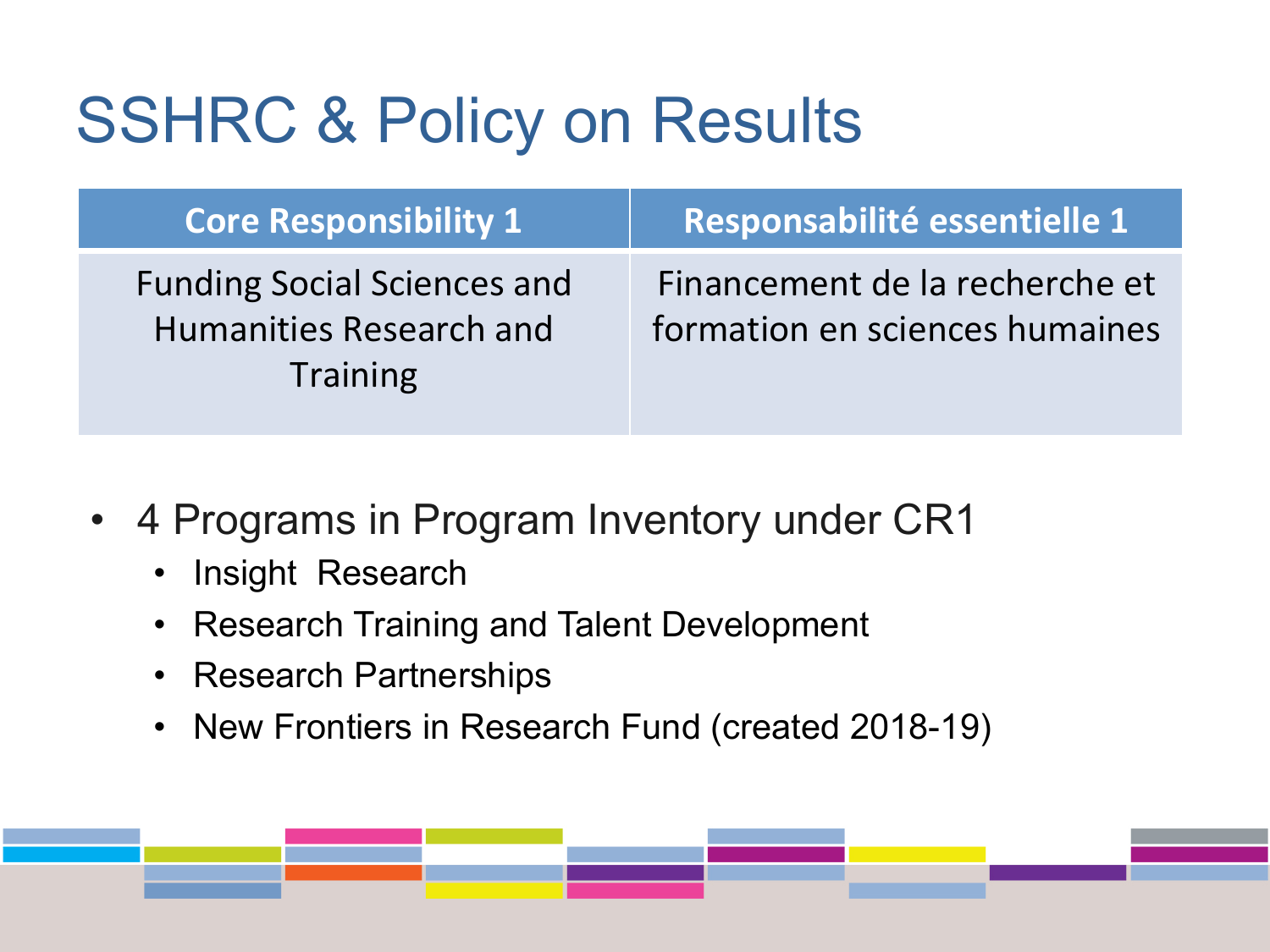## CRSH 2017-2018 (RE1)

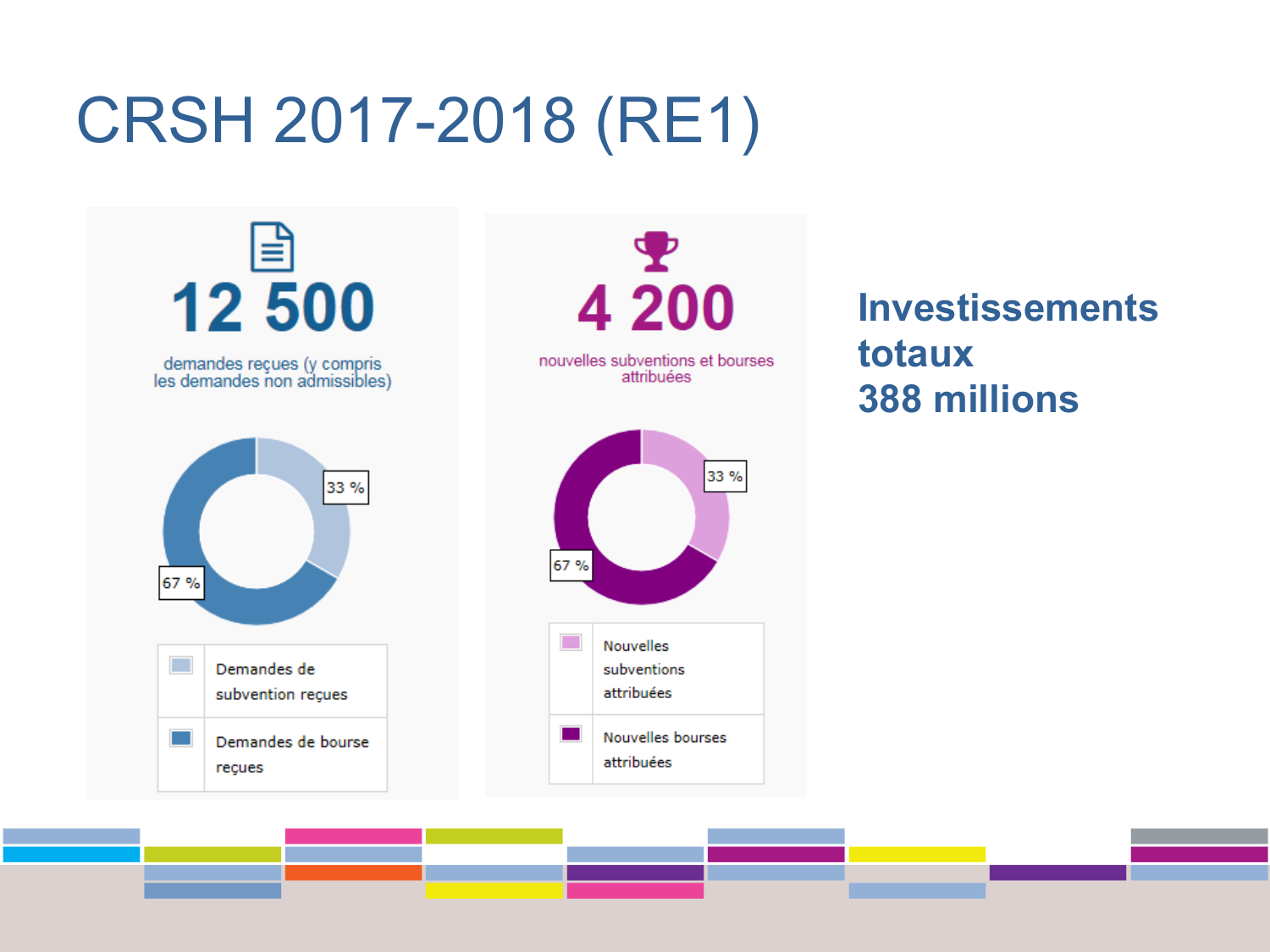#### Research Training and Talent Development

- Support to graduate students and postdoctoral fellows during their studies
	- To attract and, retain highly qualified personnel
	- To develop the next generation of researchers and leaders across society
- Essential to build the human capital required to enable a strong, globally competitive research and innovation system in Canada

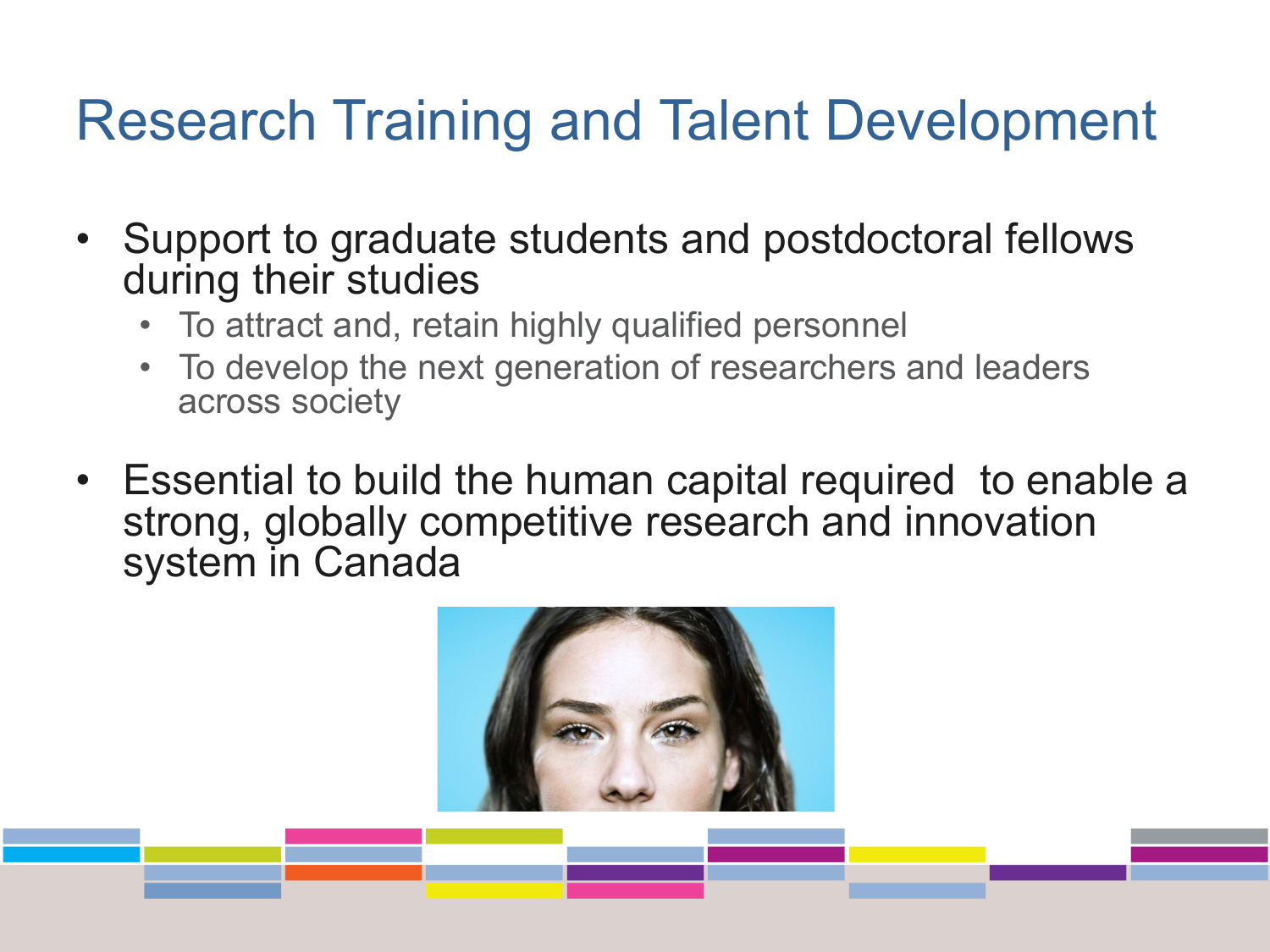#### Research Training and Talent Development

- $\cdot$  2017-18
	- \$ 100 millions
	- 50 ETP
	- 2300 bourses niveaux maîtrise et doctorat
	- 175 bourses postdoctorales
- Contexte
	- Volume
	- Subvention (transfert de paiement)
	- Résultats distants

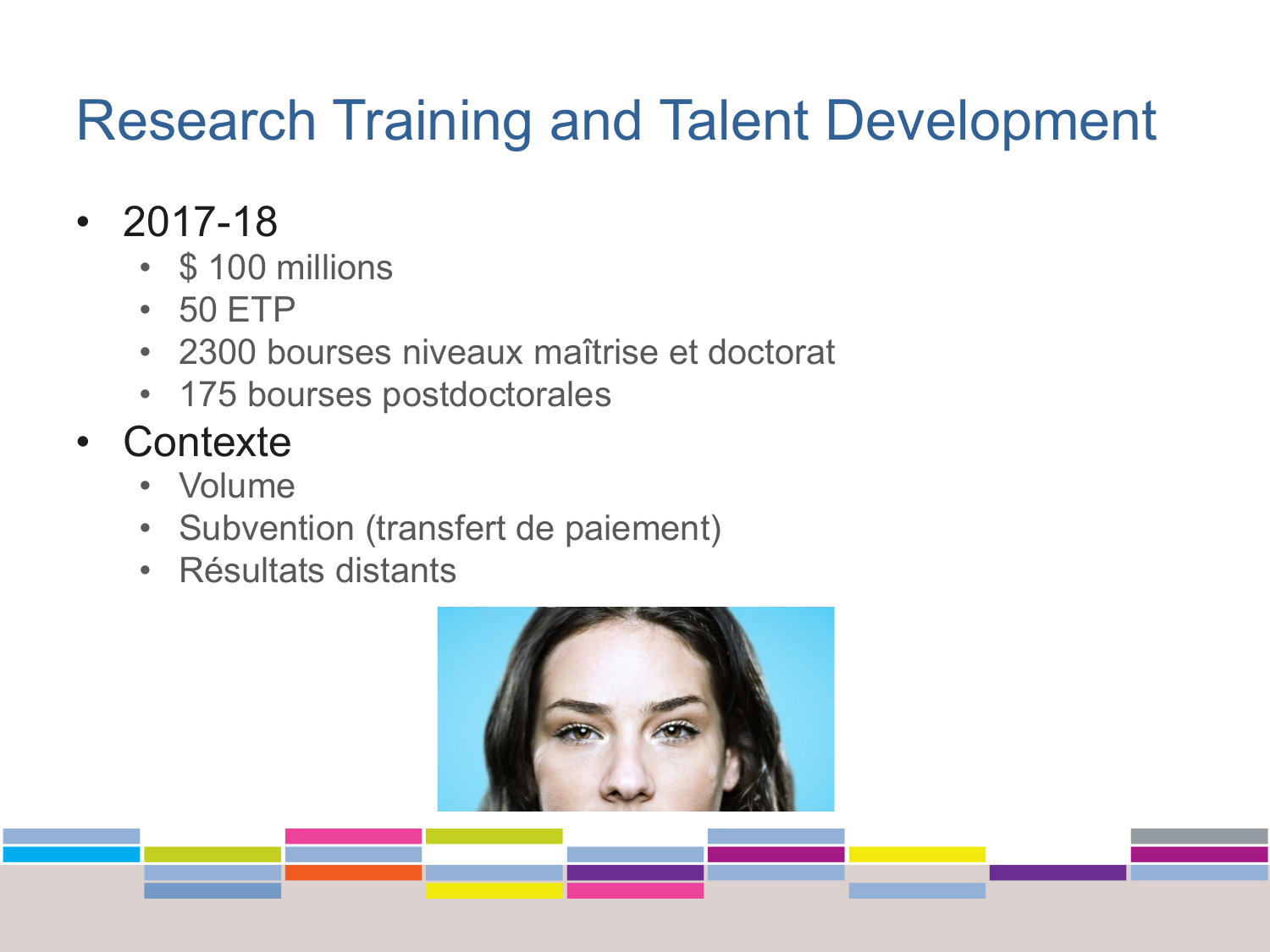#### Academic Path and Agency Support

Masters **EXECUTE:** Ph.D. **EXECUTE:** PDF

CGS-M\* Doctoral Fellowships CGS-D\* Vanier CGS\*





\*Tri-agency program (CIHR, NSERC, SSHRC)

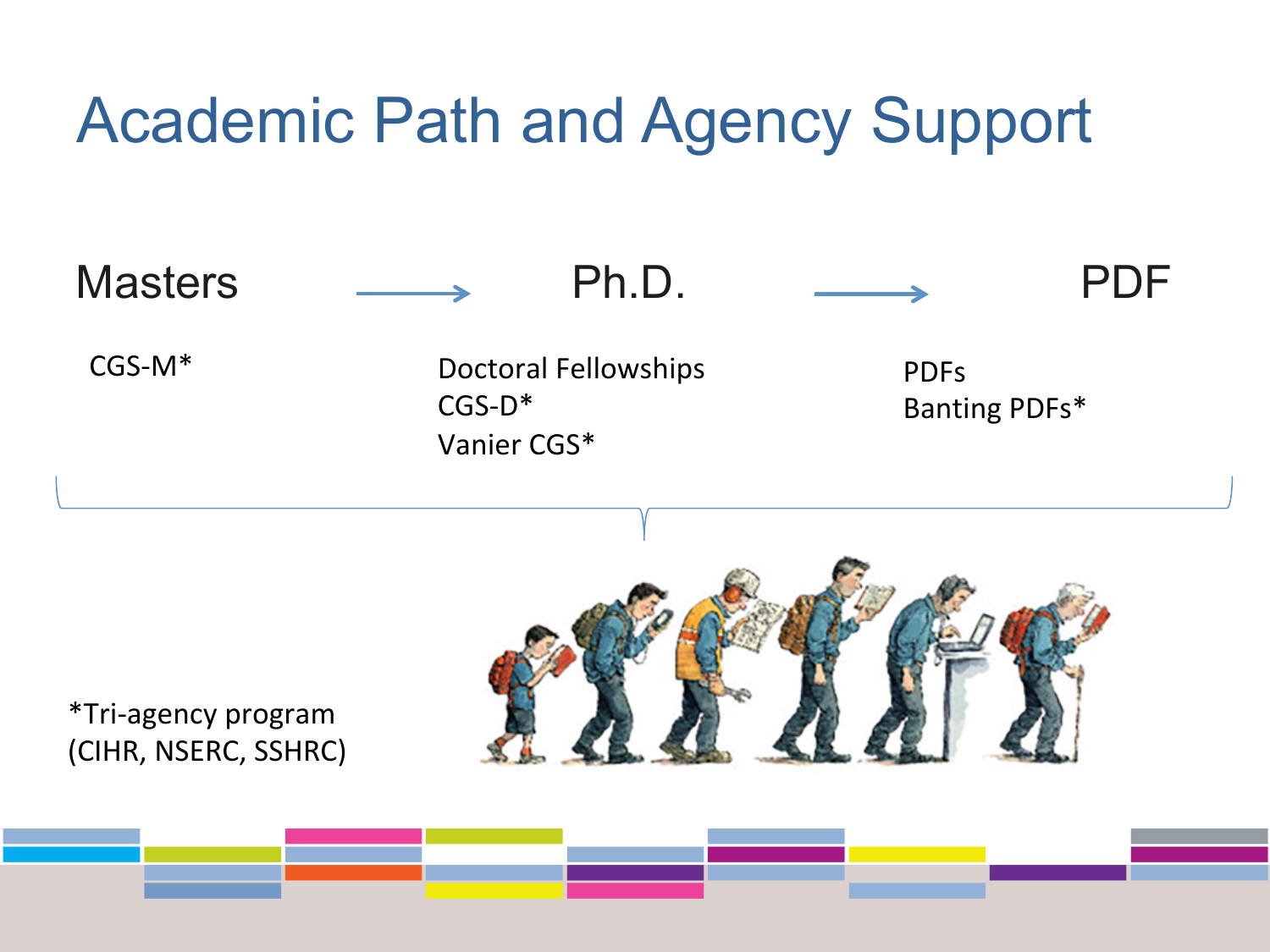### Research Training Results

- **Departmental Result: Canada has a pool of highly skilled people in the SSH**
- Number of research trainees supported
- Proportion of award holders who are underrepresented individuals
- Percentage of research trainees that go on to work in a research position

… **but there is a lot more to measure!** 

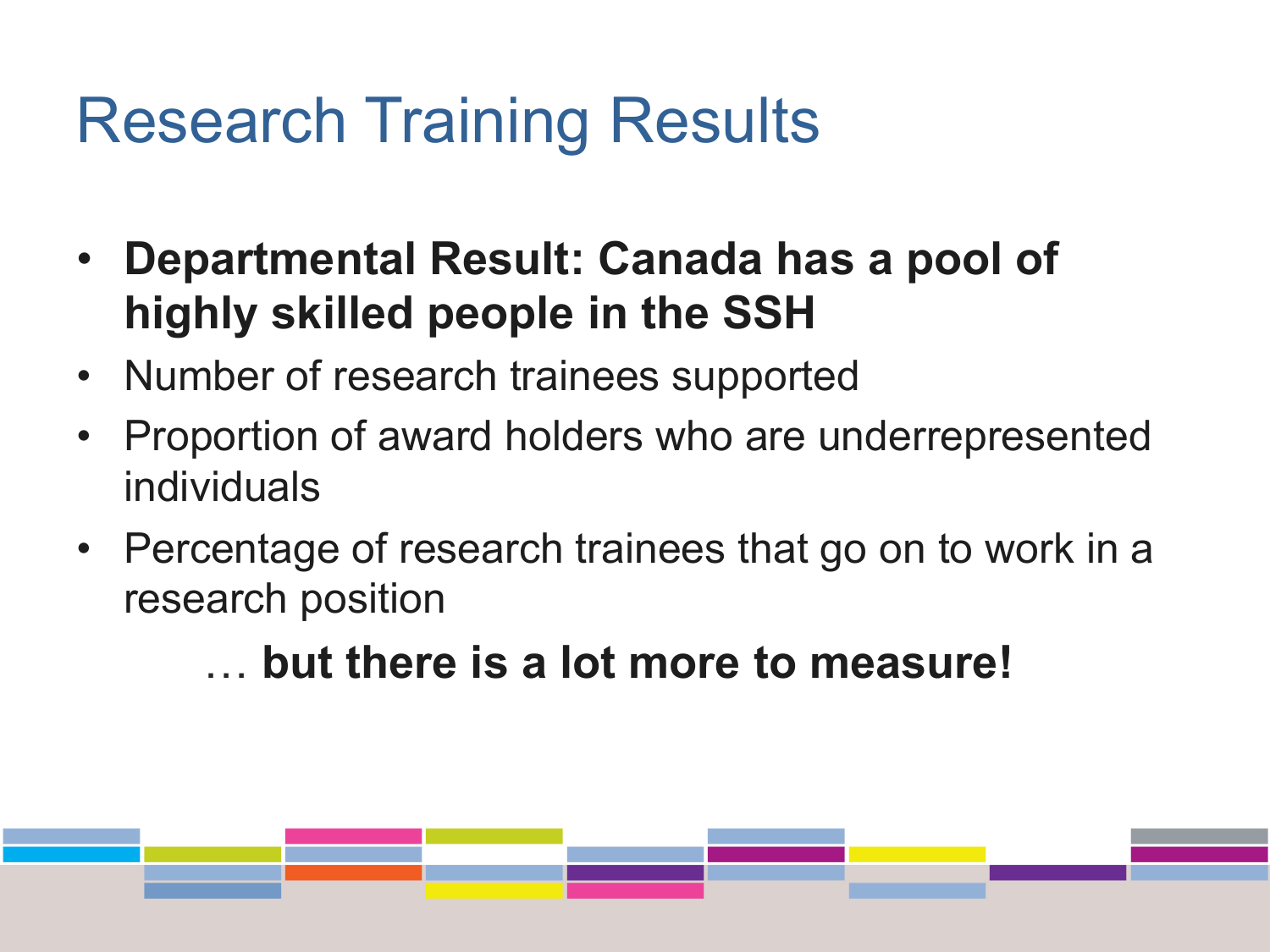# Variables of Interest

- **Excellence**
- Degree completion / Time to completion
- Accumulation of debt
- % Master's students pursuing PhDs; PhDs taking up postdoctoral fellowships
- Research production / Collaboration
- Development of research and professional skills
- International exposure
- Employment status (Sector, Research intensity)
- Etc.

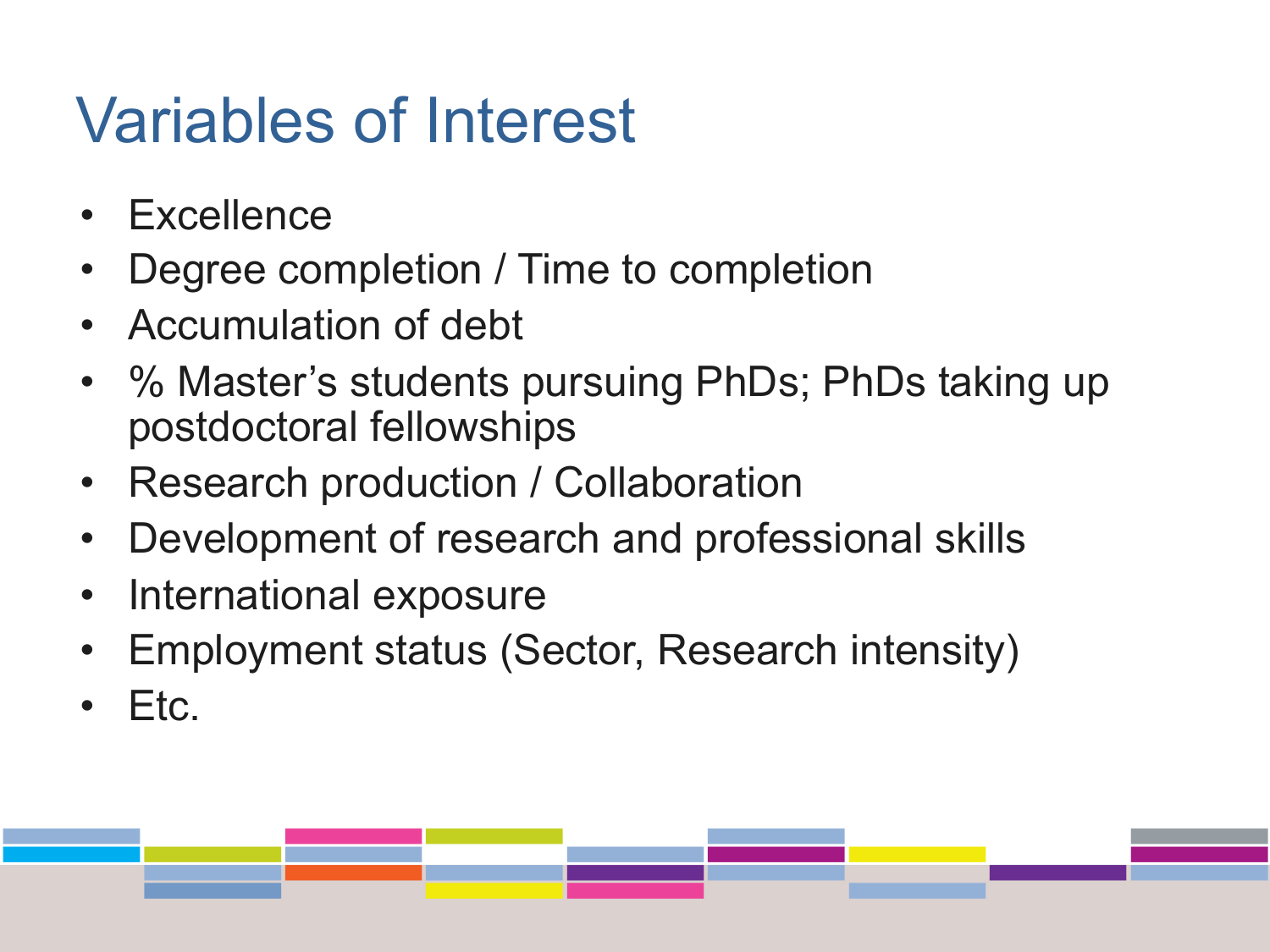#### Performance Data source

- Application admin data
- Talent Achievement Report
	- Mandatory end of award report
	- Completed by awardee
	- Within 6 months after the award end-term
	- Built like a short survey
	- Hosted on an external platform
	- Focus on Outcomes, Collaborations, Skills, Knowledge mobilization activities, Distinctions, Career development, etc.

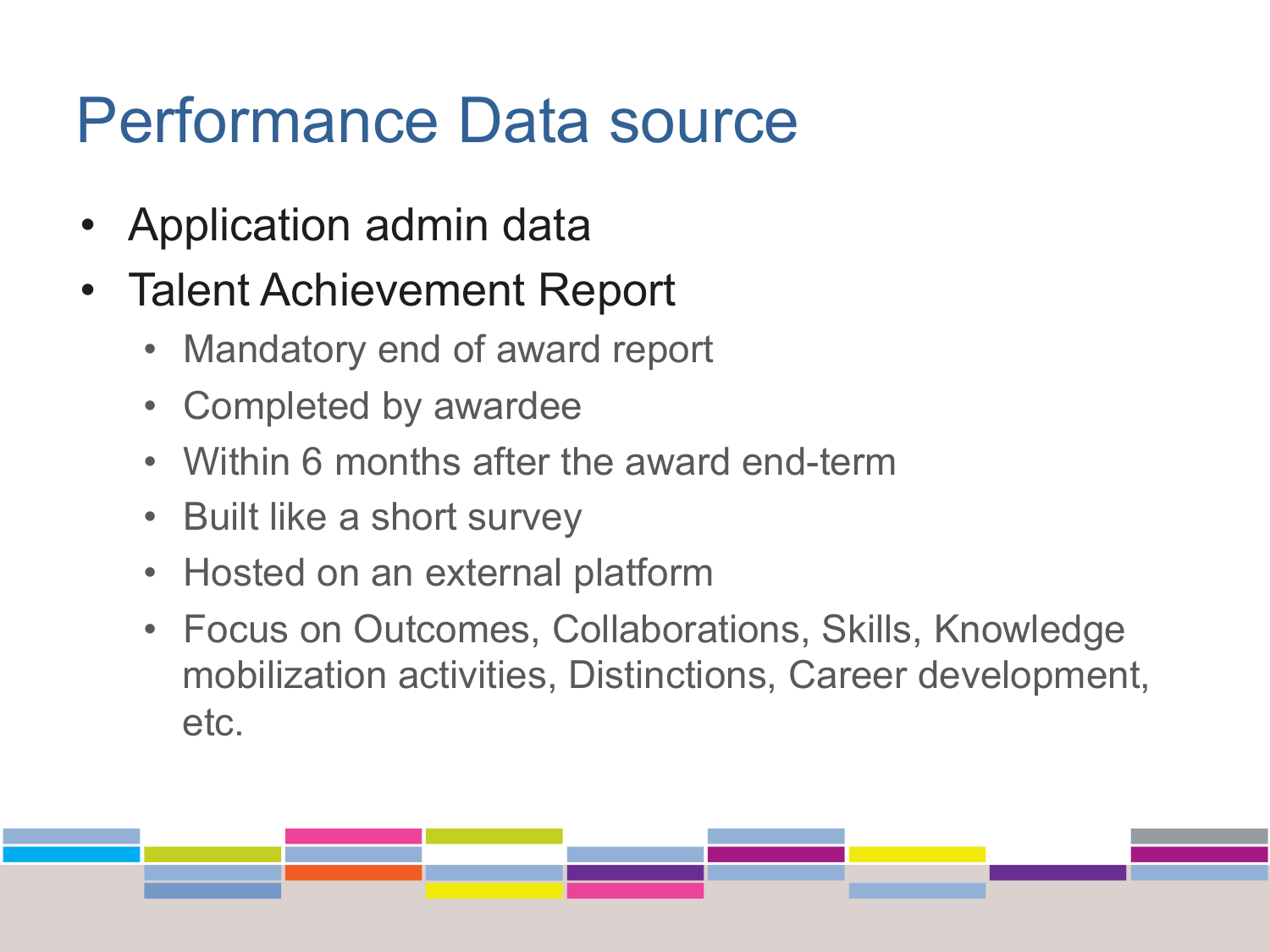# Challenges (1/3)

- Data from multiple sources/systems
- Tension between data needs and burden of data collection
- Appropriateness/accessibility of comparison groups
	- Unsuccessful applicants
	- Awardees of similar programs
	- Student population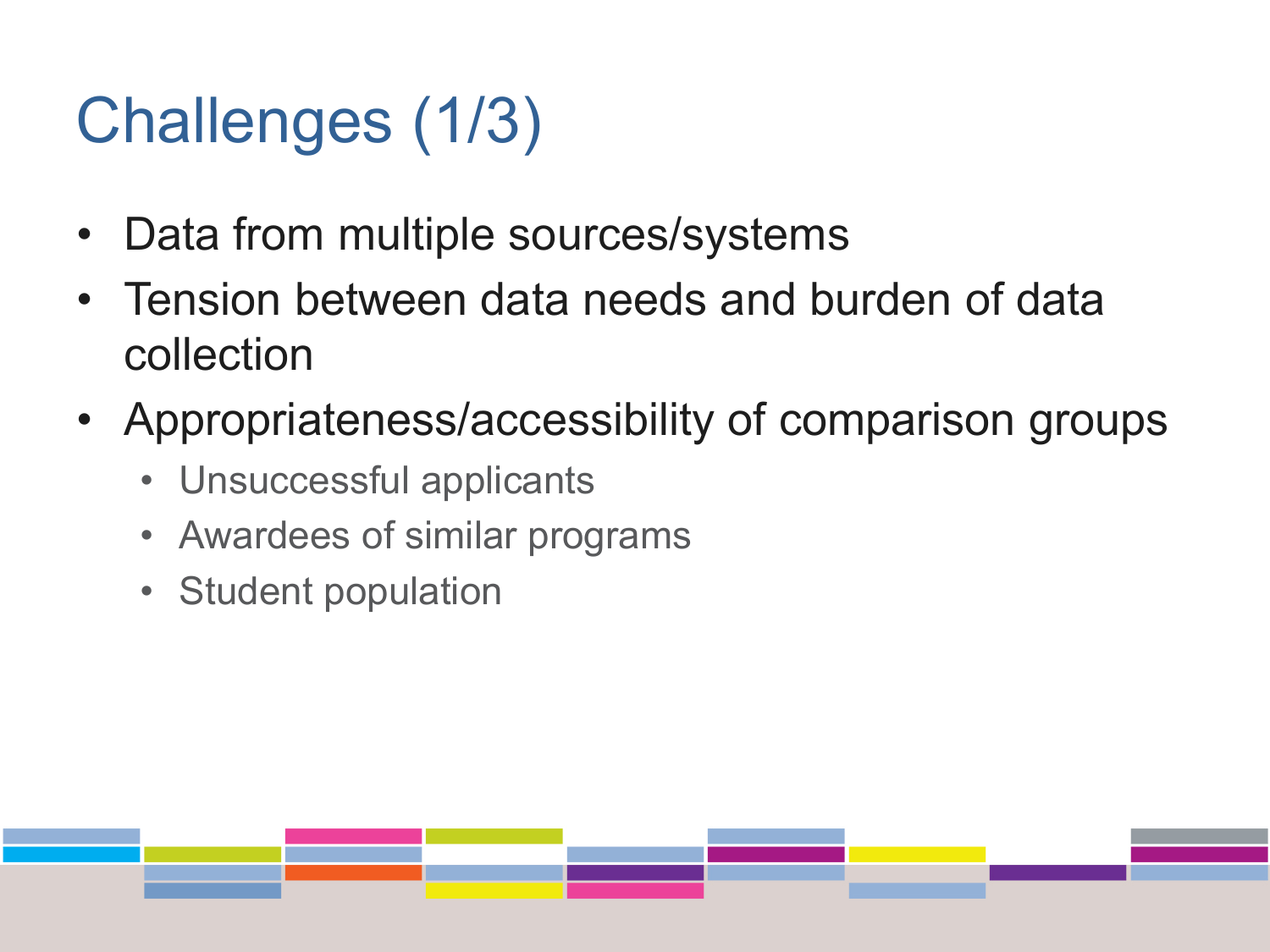# Challenges (2/3)

#### • Incrementality

- Attribution of "what would have happened in the absence of the program" particularly challenging
- Expected results stemming from program support vs. selection of candidates
- Evolution of data needs
	- GBA+ data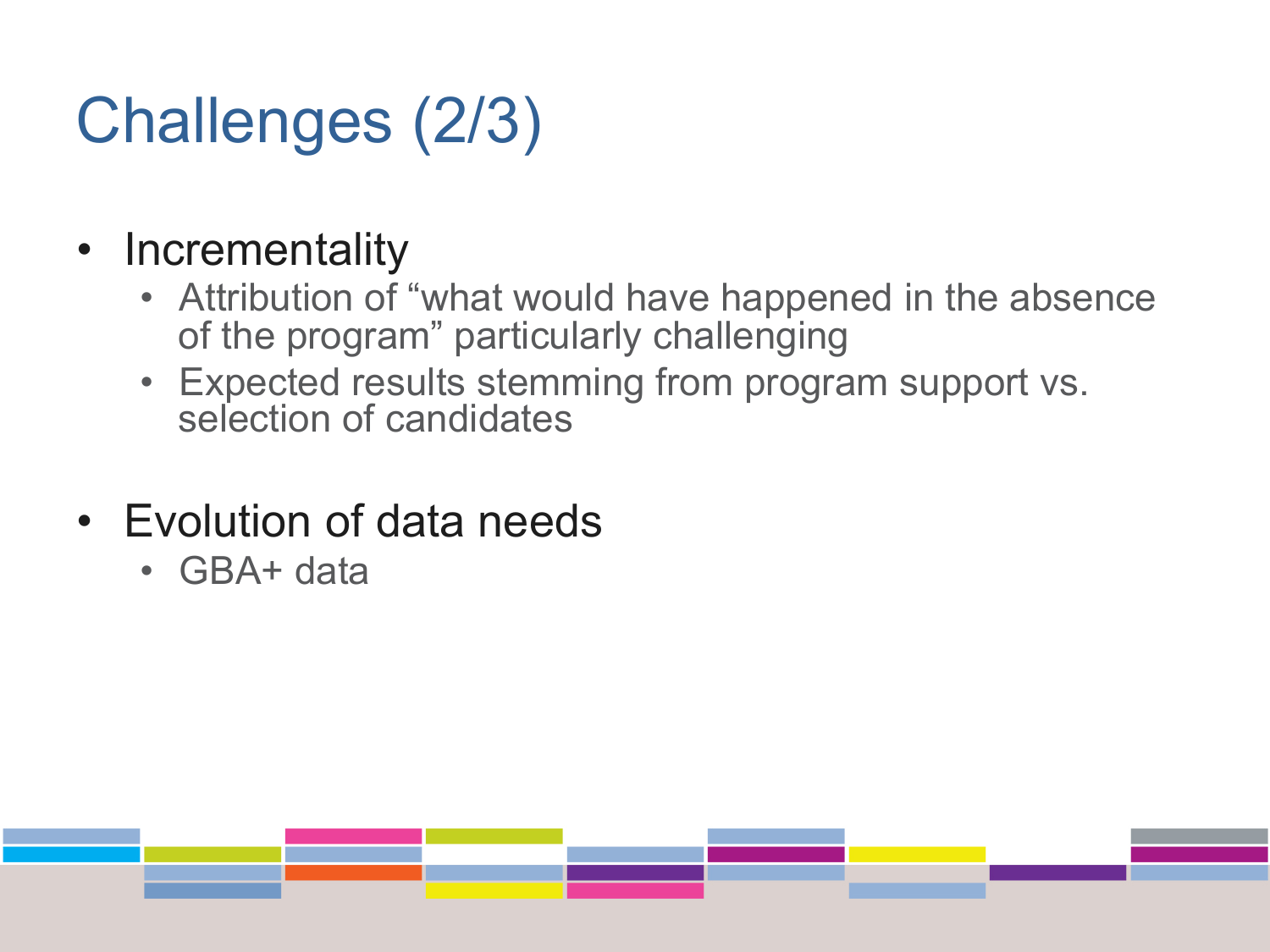# Challenges (3/3)

- Longer-term trajectory missing
	- What is the ultimate advantage for GoC to fund scholarships?
	- Need to link to academic & life long career outcomes

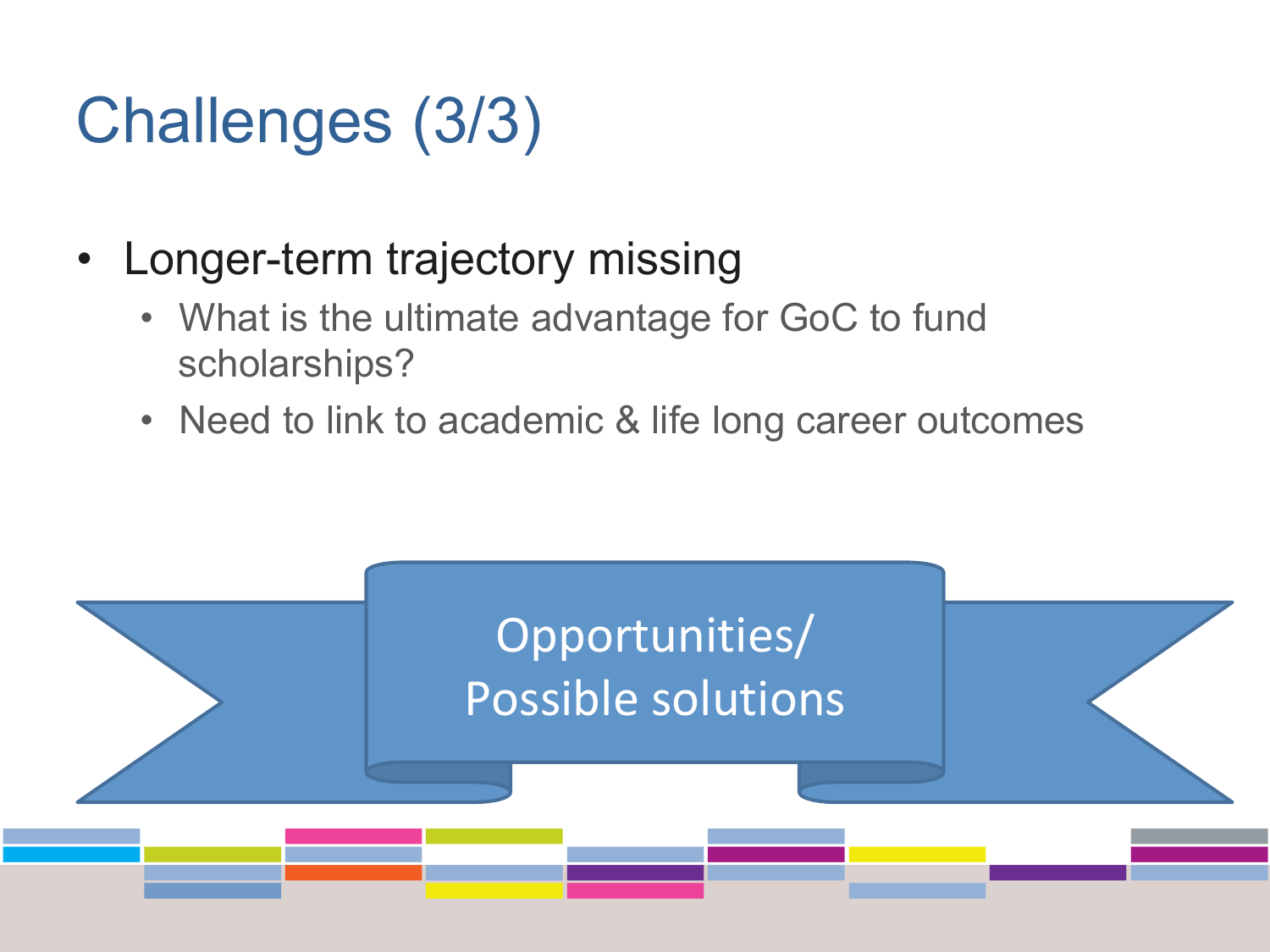#### E.g. Post-secondary Administrative Data Pilot Project

- U of Ottawa researcher + 4 institutions
- Phase I:
	- award recipients vs. overall population of students
	- retention, completion rates
- Phase II
	- longer timeframe (2000-2015 vs. 2009-2015)
	- discontinuity analysis
	- link with Statistics Canada tax data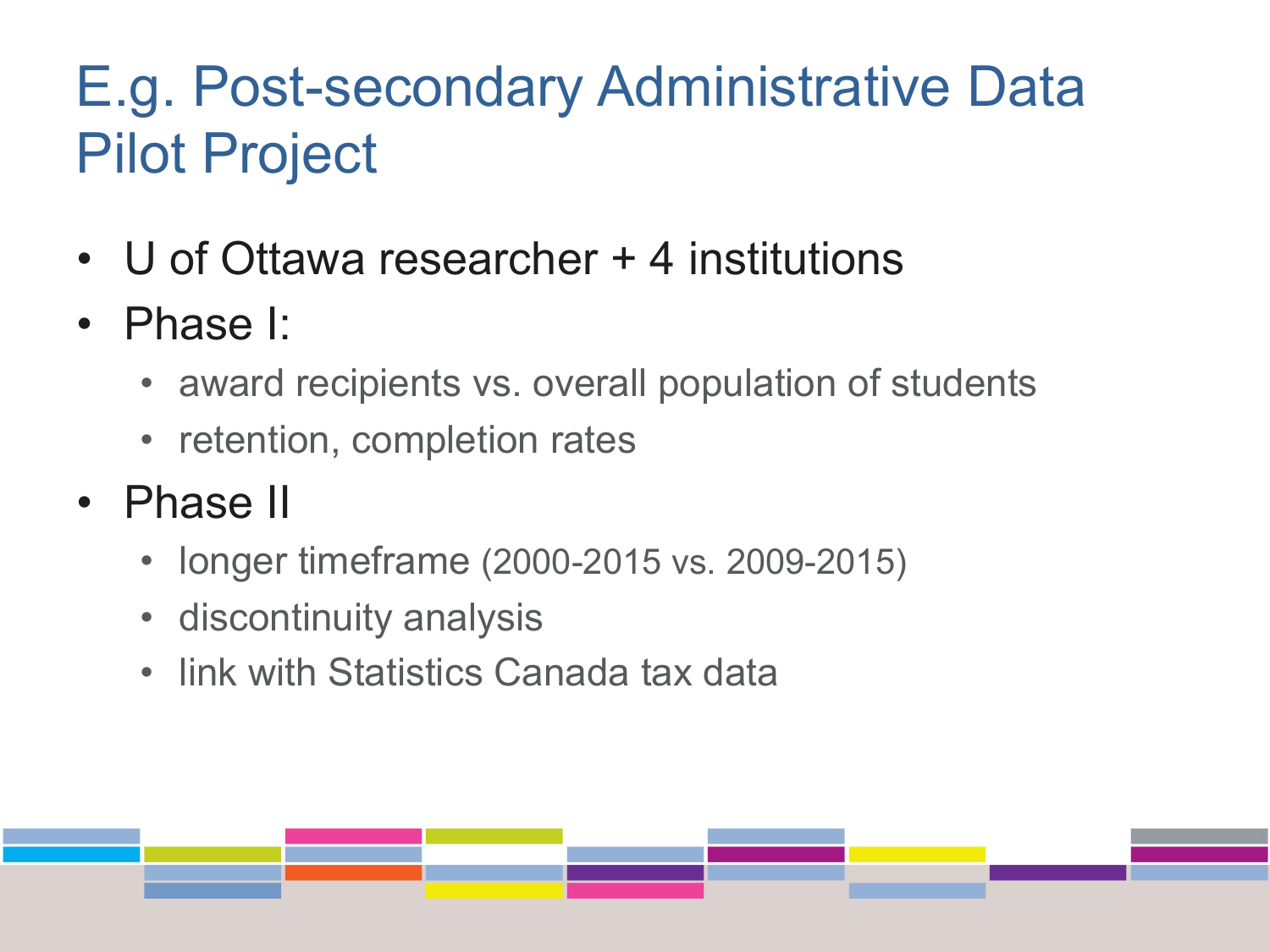#### Other solutions...

- Educate on importance of performance information
- Returning information collected to public:
	- SSHRC dashboards
- Finding alternate data source
- Working with stakeholders (e.g. academic sector)
- Working horizontally with other governement organizations